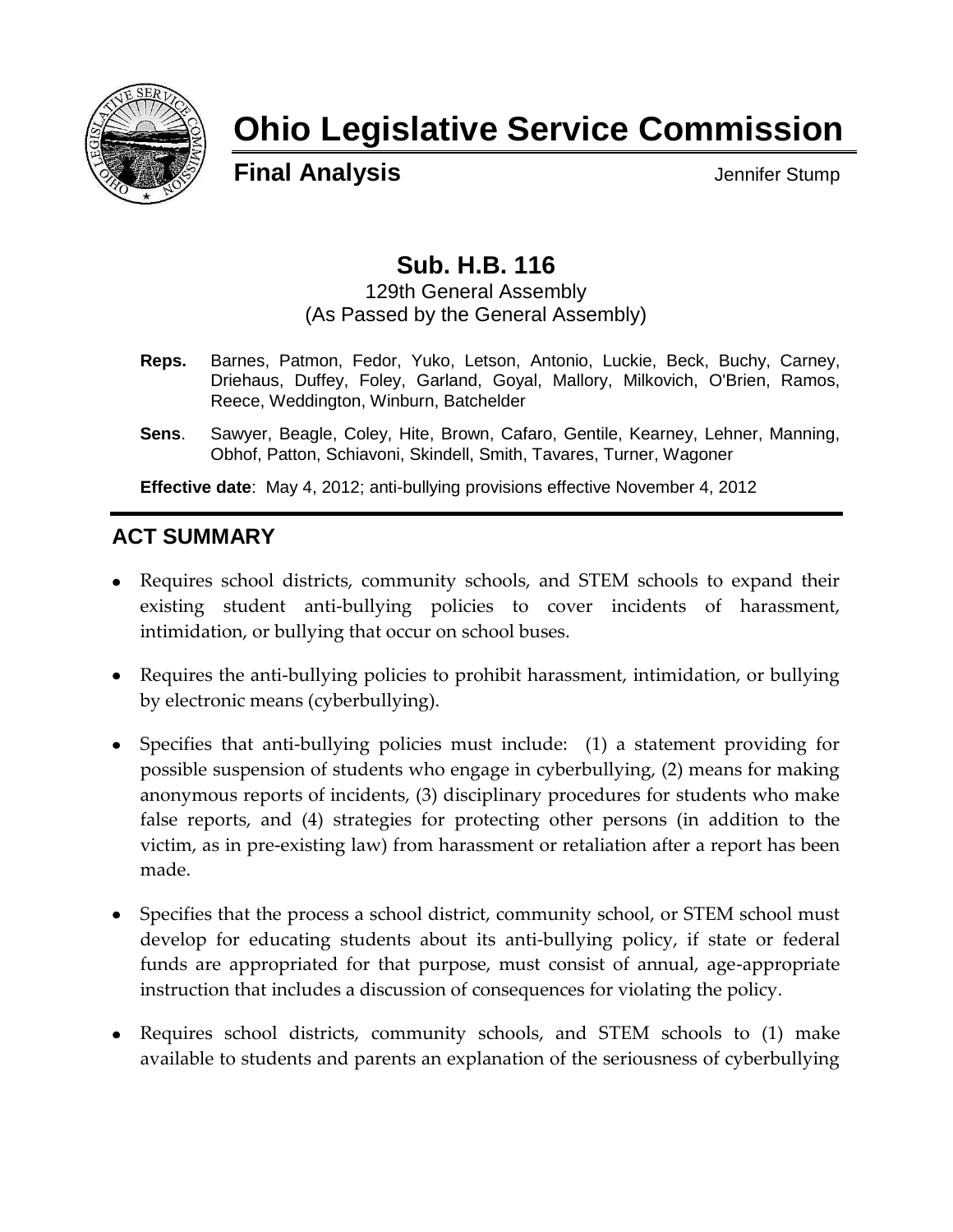and (2) annually issue a written anti-bullying policy statement to be sent home to parents.

- Specifies that it is a student's "custodial" parent or guardian who must be notified of and have access to reports of a bullying incident.
- Requires school districts, community schools, STEM schools, and educational service centers to provide training on their anti-bullying policies as a part of the inservice training required for all teachers, administrators, counselors, nurses, and school psychologists.
- Grants residency status, for purposes of in-state tuition, to students who completed their homeschooling in Ohio and re-establish domicile in Ohio to enroll in a state institution of higher education, regardless of their residence prior to enrollment.
- Entitles the act the "Jessica Logan Act."

## **CONTENT AND OPERATION**

#### **School anti-bullying policies**

The act makes several changes to the requirements for anti-bullying policies in school districts, community (charter) schools, and STEM schools. All of the act's provisions regarding anti-bullying policies take effect November 4, 2012, which is six months after the normal 90-day effective date. $^{\rm 1}$ 

First, the act expressly adds school buses to the school-related locations where student harassment, intimidation, or bullying must be prohibited under the policy. $^2$ 

Second, it expands the definition of "harassment, intimidation, or bullying" to account for cyberbullying techniques by specifically including acts committed through the use of a cell phone, computer, pager, personal communication device, or other electronic communication device. It requires the anti-bullying policy to contain a statement expressly providing for the possibility of suspension for a student who engages in cyberbullying.<sup>3</sup>

Finally, the act requires the anti-bullying policy to include the following additional elements:

<sup>1</sup> Section 3 of the act.

 $2$  R.C. 3313.666(B)(1).

 $3$  R.C. 3313.666(A) and (B)(1).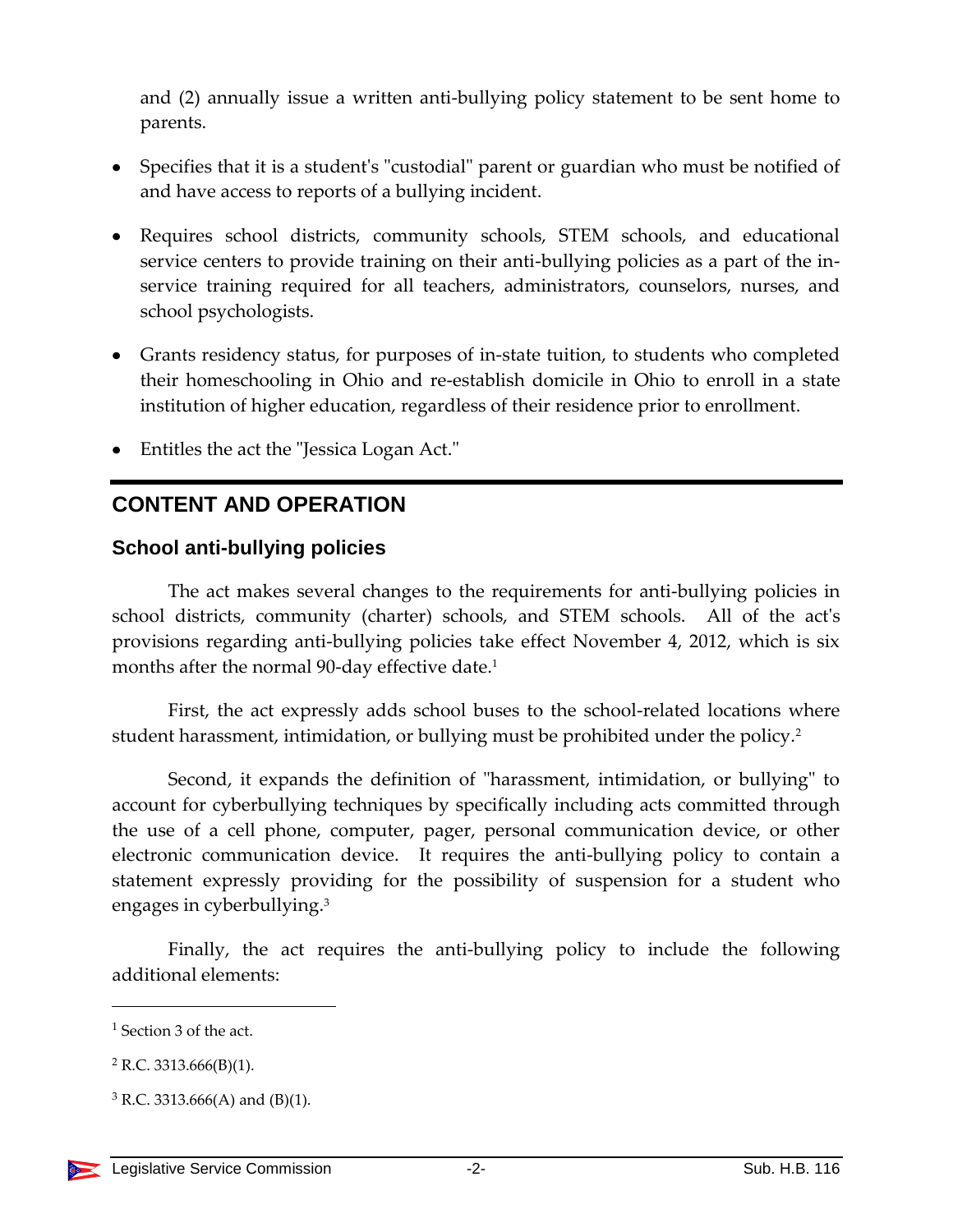(1) A means for a person to make an anonymous report of harassment, intimidation, or bullying;

(2) A strategy for protecting other students or persons, not just the victim of the incident, after a report has been made; and

(3) A prohibition against students deliberately making false reports of prohibited incidents and a disciplinary procedure for students who make false reports.<sup>4</sup>

#### **Instruction on anti-bullying policy**

The act requires each school district, community school, and STEM school annually to provide students with instruction on the district's or school's anti-bullying policy, to the extent that state or federal funds are appropriated for this purpose. Under the act, the instruction must be age-appropriate and include a written or verbal discussion of the consequences for violations of the policy.<sup>5</sup> Former law required each school district, community school, and STEM school to develop a process for educating students about the policy to the extent that state or federal funds were appropriated for that purpose, but did not specify the content of the instruction on the policy.<sup>6</sup>

#### **Parent and student notification**

The act requires each school district, community school, and STEM school to make its anti-bullying policy and an explanation of the seriousness of cyberbullying available to students and their parents. It further requires schools to send home a written statement describing the policy and consequences of violating the policy to each student's custodial parent or guardian. Statements must be distributed to parents annually and may be sent with regular student report cards or delivered electronically.<sup>7</sup>

Finally, the act specifies that it is a student's "custodial" parent or guardian who must be notified of the student's involvement in a bullying incident and have access to the incident reports, to the extent allowed under state and federal privacy laws. Prior law simply stated that "parents or guardians" had to be notified of and have access to the reports.<sup>8</sup>

 $4$  R.C. 3313.666(B)(8) and (10).

 $5$  R.C. 3313.666(D)(1).

<sup>&</sup>lt;sup>6</sup> R.C. 3313.667.

<sup>&</sup>lt;sup>7</sup> R.C. 3313.666(C) and (D)(2).

 $8$  R.C. 3313.666(B)(5).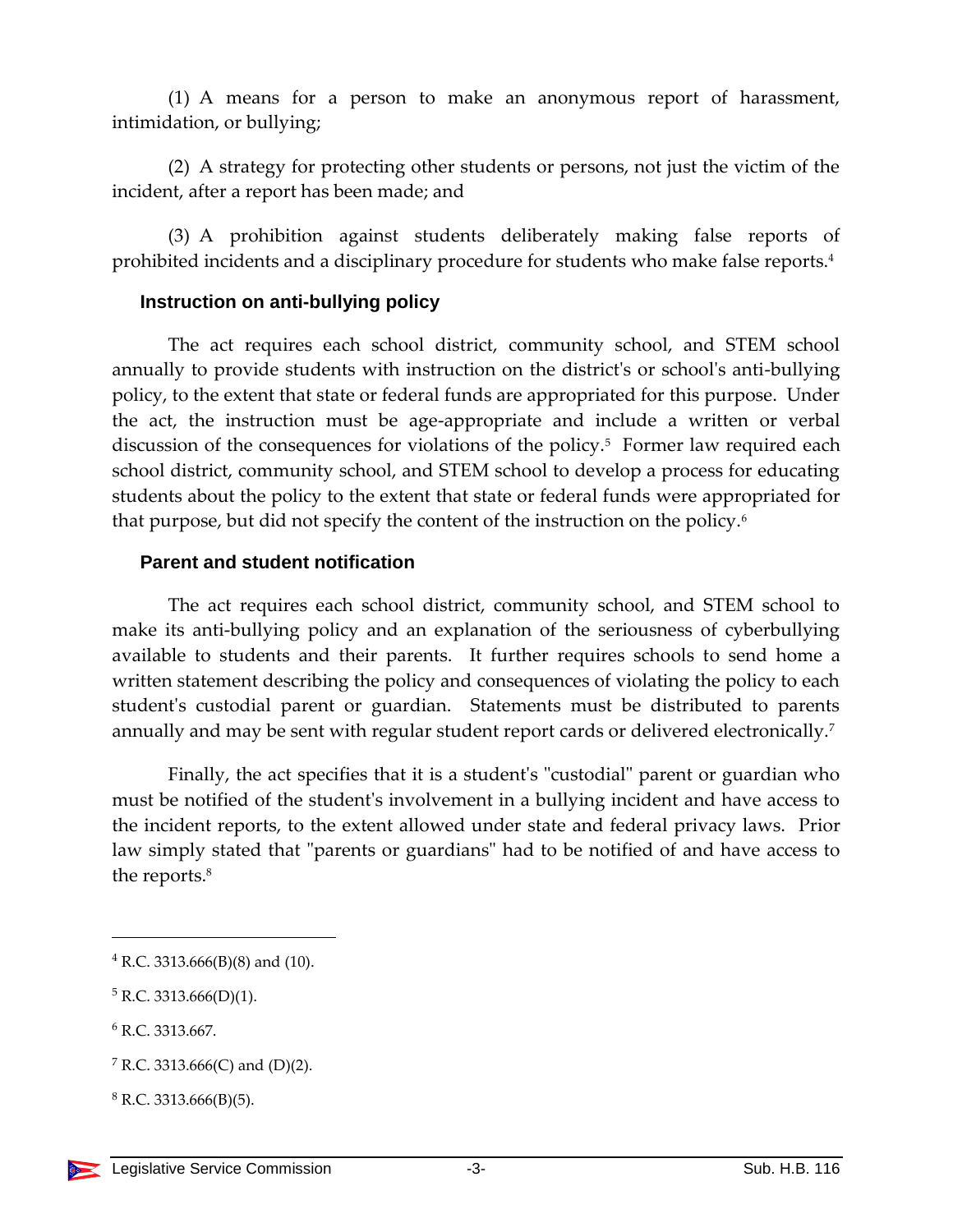#### **State model policy**

Not later November 4, 2012, the State Board of Education must update its model anti-bullying policy to address cyberbullying.<sup>9</sup>

#### **Employee training**

The act makes anti-bullying policy training for several categories of school employees mandatory, by requiring it to be part of a school's existing in-service training on school safety and violence prevention. Specifically, the act requires school districts, community schools, STEM schools, and educational service centers to provide training on their anti-bullying policies for all employees who work as teachers, administrators, counselors, nurses, or school psychologists, as part of their mandatory in-service program. Each district, school, and service center must develop its own curriculum for the training. Under prior law, the training of these employees was mandatory only to the extent that state and federal funds were appropriated for it.<sup>10</sup>

#### **Background**

#### **Anti-bullying policies**

Continuing law requires each school district (including a joint vocational school district), community school, and STEM school to adopt a policy prohibiting student harassment, intimidation, or bullying on school property or at a school-sponsored activity. Each policy must define the term "harassment, intimidation, or bullying" in a manner that includes the definition prescribed in statute. That definition specifies that "harassment, intimidation, or bullying" is either:

(1) An intentional written, verbal, or physical act that a student has exhibited toward another particular student more than once and the behavior both (a) causes mental or physical harm to the other student, and (b) is sufficiently severe, persistent, or pervasive that it creates an intimidating, threatening, or abusive educational environment for the other student; or

(2) Violence within a dating relationship.

Each policy must include procedures for reporting and responding to prohibited incidents, procedures for notifying parents of students involved in a prohibited

<sup>&</sup>lt;sup>9</sup> Section 4 of the act. The model policy is mandated by R.C. 3301.22, not in the act, and is available through the Department of Education's web site, www.education.ohio.gov. Click on "Learning Supports" and then on "Safe and Supportive Learning."

<sup>10</sup> R.C. 3313.667(B) and 3319.073.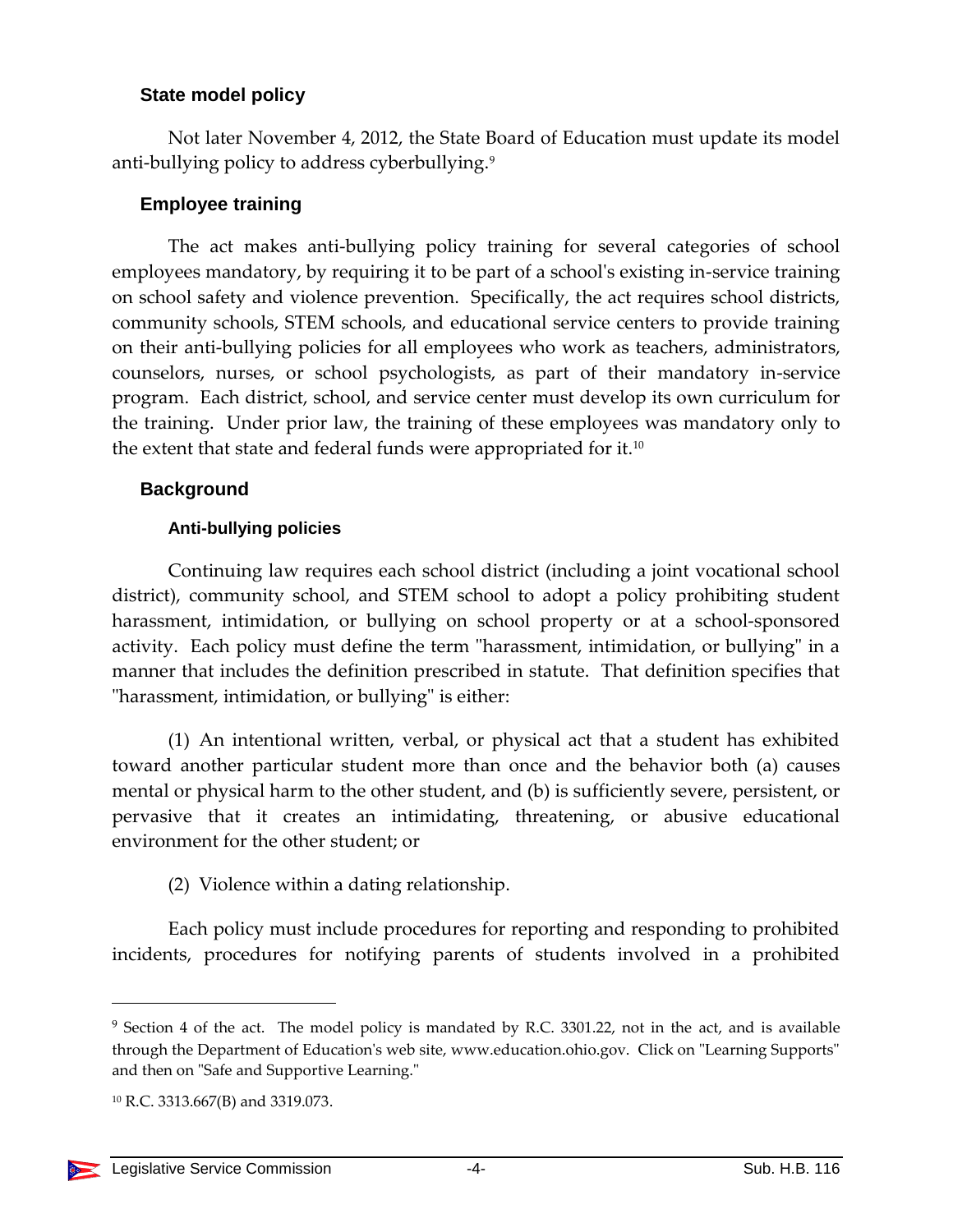incident, strategies for protecting victims from retaliation or additional harassment after a report, and disciplinary procedures for perpetrators.

The policy must be included in student handbooks and in publications that set forth the standards of conduct for schools and students. Employee training materials must also include information on the policy.

Finally, a school employee, student, or volunteer is immune from civil liability for damages that arise from the reporting of an incident of harassment, intimidation, or bullying. A person qualifies for immunity only if the person reports the incident promptly in good faith and in compliance with the procedures specified in the district's or school's policy.<sup>11</sup>

#### **Student misconduct outside of school**

Continuing law authorizes a school district, community school, or STEM school to include in its student code of conduct discipline for misconduct "that occurs off of property owned or controlled by the district [or school] but that is connected to activities or incidents that have occurred on property owned or controlled by that district [or school]" and for misconduct "regardless of where it occurs [that is] directed at a district [or school] official or employee, or the property of such official or employee." 12

#### **In-service training on school safety and violence prevention**

The in-service training, into which the act incorporates training in the school's anti-bullying policy, must be provided by districts, community schools, and STEM schools to their teachers, administrators, counselors, nurses, and school psychologists. These designated employees must receive in-service training in (1) the prevention of child abuse, violence, and substance abuse, (2) school safety, (3) the promotion of positive youth development, and (4) in the case of middle school and high school employees, the prevention of dating violence. Employees must complete at least four hours of the in-service training within two years after commencing employment and every five years thereafter.<sup>13</sup>

 $11$  R.C. 3313.666. The requirements are applied to community schools and STEM schools by R.C. 3314.03(A)(11)(d) and 3326.11 (neither section in the act).

<sup>&</sup>lt;sup>12</sup> R.C. 3313.661(A), 3314.03(A)(11)(d), and 3326.11, none in the act.

<sup>&</sup>lt;sup>13</sup> R.C. 3319.073; see also R.C. 3314.03(A)(11)(d) and 3326.11 (neither section in the act).